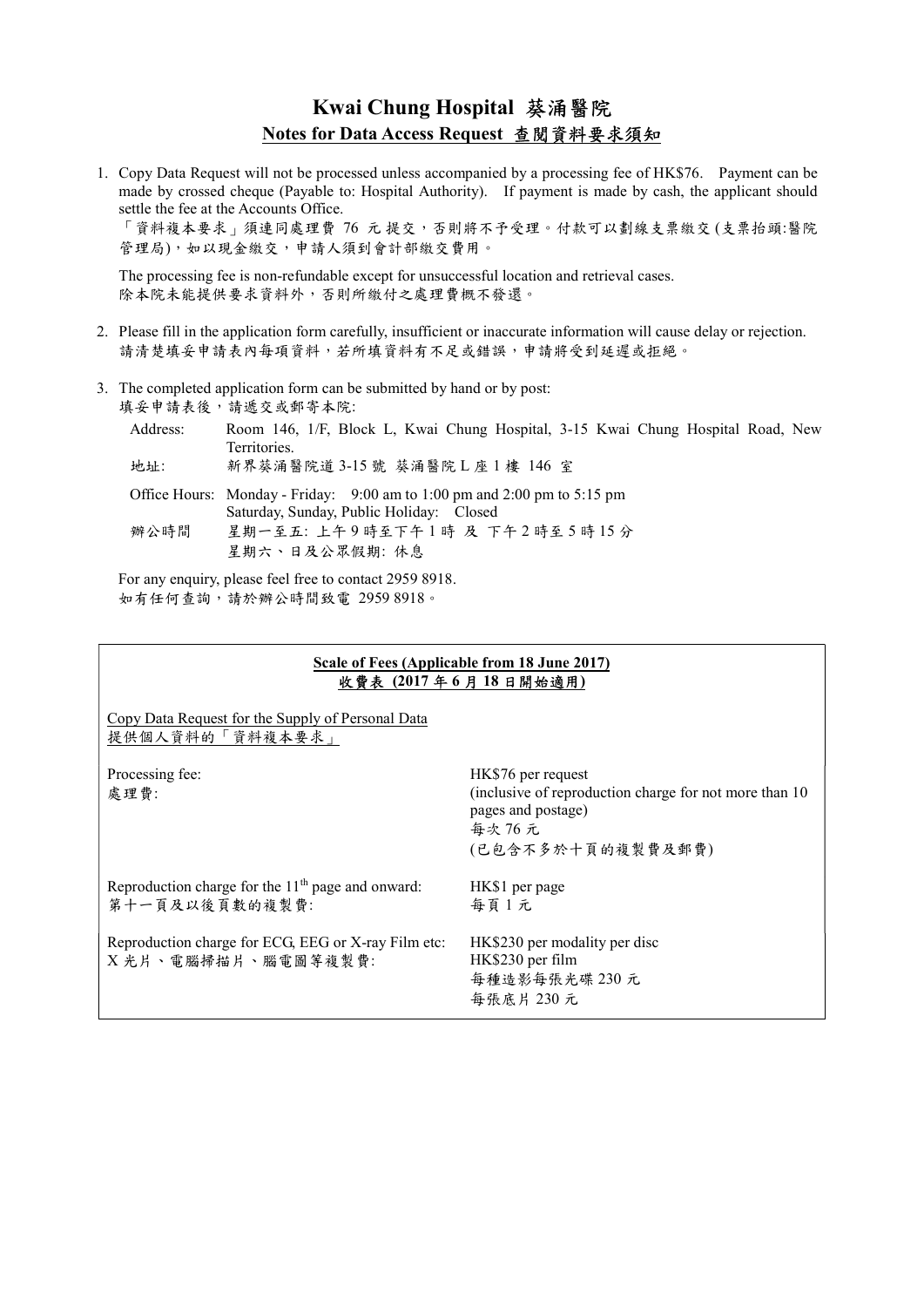# Kwai Chung Hospital 葵涌醫院 Data Access Request 查閱資料要求

(Except with the consent of the individual concerned, the personal data collected in this Form will be used for the purpose of processing this Data Access Request (DAR) and other directly related purposes only.)

(除獲有關個人的同意外,本表格收集的個人資料只可用於處理此項查閱 資料要求及其他與之直接有關的目的。)

 $\Box$  Consent signed  $\Box$  RP signed  $\Box$  HKID No. matched PMI  $\Box$  HKID checked  $\Box$  BC checked (<18)  $\Box$  RP HKID checked  $\Box$  Paid by Cash  $\Box$  Paid by cheque

For official use only:

Checked by **Date** Date

PDAR Ref. No.:

[A data user is required by the Personal Data (Privacy) Ordinance to comply with a DAR within 40 days after receiving the same. If a data user is unable to comply with the DAR within the 40-day period, it must inform the requestor by notice in writing that it is so unable and the reasons, and comply with the DAR to the extent it is able to within the same 40-day period and thereafter comply or fully comply with it as soon as practicable. When medically necessary, a patient may authorize his/her private medical practitioner to contact the Hospital Authority's responsible doctor to obtain his/her medical information.]

[資料使用者必須根據個人資料(私隱)條例的規定,在收到查閱資料要求後的 40 日內,依從該項要求。如資料使用 者不能於 40 日內依從該項查閱資料要求,他必須在 40 日的期限內以書面通知該查閱資料要求者有關情況及原因, 並在他能依從該項查閱資料要求的範圍內,依從該項查閱資料要求。他其後必須在切實可行的範圍內盡快依從或盡 快完全依從該項查閱資料要求。因應私家醫生診症需要,病人可授權其私家醫生聯絡醫管局的負責醫生以取得病人 的病歷資料。]

(□ Please tick the appropriate box. 請在適當方格加上√號)

#### Section I 第一部分

(This section must be completed 此部分必須填寫)

#### 1. Data User 資料使用者:

Name of Hospital Authority (HA) Institution from which Personal Data is requested: 需因應本要求而提供個人資料的醫管局機構名稱:

Kwai Chung Hospital 葵涌醫院

#### 2. Details of the Data Subject who must be a living individual 資料當事人(必須為在生人士)詳請:

| (a) | Name:<br>姓名                                                                           | English 英文姓名                                               | Chinese 中文姓名                             |  |
|-----|---------------------------------------------------------------------------------------|------------------------------------------------------------|------------------------------------------|--|
| (b) | $\Box$ Male $\Box$ Female<br>Sex:<br>性別<br>男<br>女                                     | $\Box$ under 18 years of age<br>(c)<br>Age:<br>未滿十八歲<br>年齢 | $\Box$ 18 years of age or over<br>十八歲或以上 |  |
| (d) | HKID Card No.<br>香港身份證號碼:                                                             | Passport No.<br>護照號碼:                                      |                                          |  |
| (e) | Address:<br>地址                                                                        |                                                            |                                          |  |
| (f) | Daytime Telephone No.:<br>Any other contact number(s):<br>(g)<br>日間聯絡電話號碼<br>其他聯絡電話號碼 |                                                            |                                          |  |

# If the HKID Card No. is provided, no copy or physical production of the HKID Card is required in case the number provided is accurate and corresponds to the number recorded on HA's database. If not, a true copy of the HKID Card will be required for verification. Alternatively, the HKID Card may be physically produced for verification at our hospital.

若提交香港身份證號碼,而提交的號碼正確及與醫管局資料庫所記錄的號碼相符,無須親身出示香港身份證 正本或提交真確副本。否則,須提交香港身份證的真確副本,或親身向本院出示香港身份證正本,以供查核。

 If the Passport No. is provided, please produce in person the original or provide a true copy of the Passport of the Data Subject when submitting this Data Access Request to our hospital. 若提交護照號碼,請在向本院提交本「查閱資料要求」表格時,親身出示資料當事人的護照正本或提交真確 副本。

#### 3. Details of Personal Data of the Data Subject under request ("Requested Data") are: 資料當事人所要求查閱的個人資料(「要求資料」)詳情:

# [Further information may be required to enable us to identify and/or locate the Requested Data. Please specify clearly and in detail the Requested Data. Too general a description of the Requested Data such as "all of my personal data" may render the request being refused if we are not supplied with such information as we may reasonably require to locate the Requested Data.]

[你可能需要提供更多資料以便本局識別和/或查找你的要求資料。請清楚和詳細指明你的要求資料,如要求 資料的描述太籠統,例如:「本人的所有個人資料」,本局可拒絕你的要求,因為本局不獲提供為找出要求資 料而合理地要求的資訊。]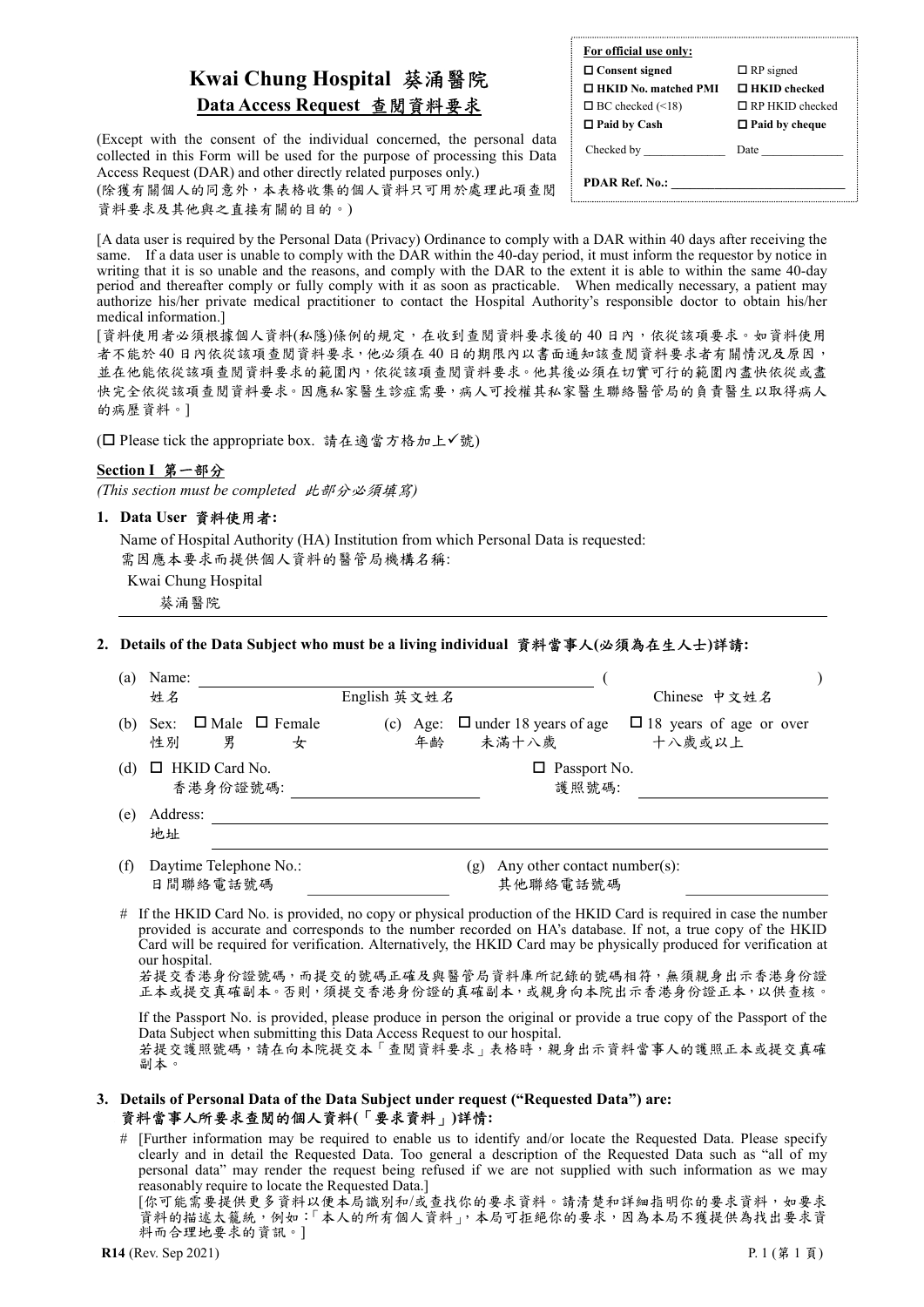| Duplicate of Medical Record 醫療紀錄複本 |                                 |  | Duplicate of X-ray Film X 光片複本 |                                 |  |
|------------------------------------|---------------------------------|--|--------------------------------|---------------------------------|--|
|                                    | Hospitalization Record (Date)   |  | LΙ                             | Plain X-ray (Date)              |  |
|                                    | 住院紀錄 (日期)                       |  |                                | 普通 X 光照射 (日期)                   |  |
|                                    | Out-patient Record (Date)       |  | П                              | C. T. Scan (Date)               |  |
|                                    | 門診紀錄 (日期)                       |  |                                | 電腦掃描 (日期)                       |  |
|                                    | Discharge Summary (Date)        |  | $\mathsf{L}$                   | M.R.I. (Date)                   |  |
|                                    | 出院撮要 (日期)                       |  |                                | 磁力共振 (日期)                       |  |
|                                    | Laboratory Result (Date)        |  | ப                              | Others, please specify 其他(請註明): |  |
|                                    | 化驗報告 (日期)                       |  |                                |                                 |  |
|                                    | Others, please specify 其他(請註明): |  |                                |                                 |  |
|                                    |                                 |  |                                |                                 |  |
|                                    |                                 |  |                                |                                 |  |
|                                    |                                 |  |                                |                                 |  |

Others, please specify 其他(請註明)

# Please provide information on separate sheets, if the space provided is insufficient. 如以上空位不夠書寫,請在另頁提供詳情。

(b) Is this the first time that the Requested Data is requested?

是否第一次要求查閱所要求資料?

□ Yes 是  $\Box$  No  $\Rightarrow$  Please state the number of times where such a request has previously been made. 否 請註明以往曾提出此要求的次數。

## 4. Nature of Request 要求的性質:

#### □ Data Enquiry Request 查詢資料要求

The Institution will inform the Data Subject (or where appropriate, the Relevant Person) whether it holds or does not hold the Requested Data.

前述機構需通知資料當事人(或有關人士)其持有或並不持有資料當事人的要求資料。

## Copy Data Request 資料複本要求

The Institution will inform the Data Subject (or where appropriate, the Relevant Person) whether it holds or does not hold the Requested Data.

前述機構需通知資料當事人(或有關人士) 其持有或並不持有資料當事人的要求資料。

The Institution will provide a copy of the Requested Data to the Data Subject (or where appropriate, the Relevant Person). If only [Copy Data Request] is ticked, the request will be deemed to be both [Data Enquiry Request] and [Copy Data Request]. The fee applicable for a Copy Data Request is listed in the Data Access Request Scale of Fees ("Scale of Fees").

前述機構需提供要求資料的真確副本予資料當事人(或有關人士)。如只選擇提出「資料複本要求」, 將被視作同時提出「查詢資料要求」及「資料複本要求」,適用於「資料複本要求」的收費,列於 查閱資料要求收費表(收費表)內。

- 5. If a medical report is required, please specify 如果所要求的是一份醫療報告,請註明:
	- □ this has previously been prepared / supplied, or 本局以前曾經備妥/提供此醫療報告或
	- □ this has not previously been prepared / supplied. 本局從未備妥/提供此醫療報告

(# If a report has not previously been prepared / supplied, this will be excluded from the Requested Data and NOT be dealt with as a request under the Personal Data (Privacy) Ordinance. A separate application for a medical report may be submitted to our hospital. Please refer to the applicable scale of charges.

# 如果本局以前從未備妥/提供此醫療報告,本局將會於要求資料項目中刪除此項要求及不會根據《個人 資料(私隱)條例》處理此項要求。申請醫療報告可另行向本院提出。請參考所需收費。)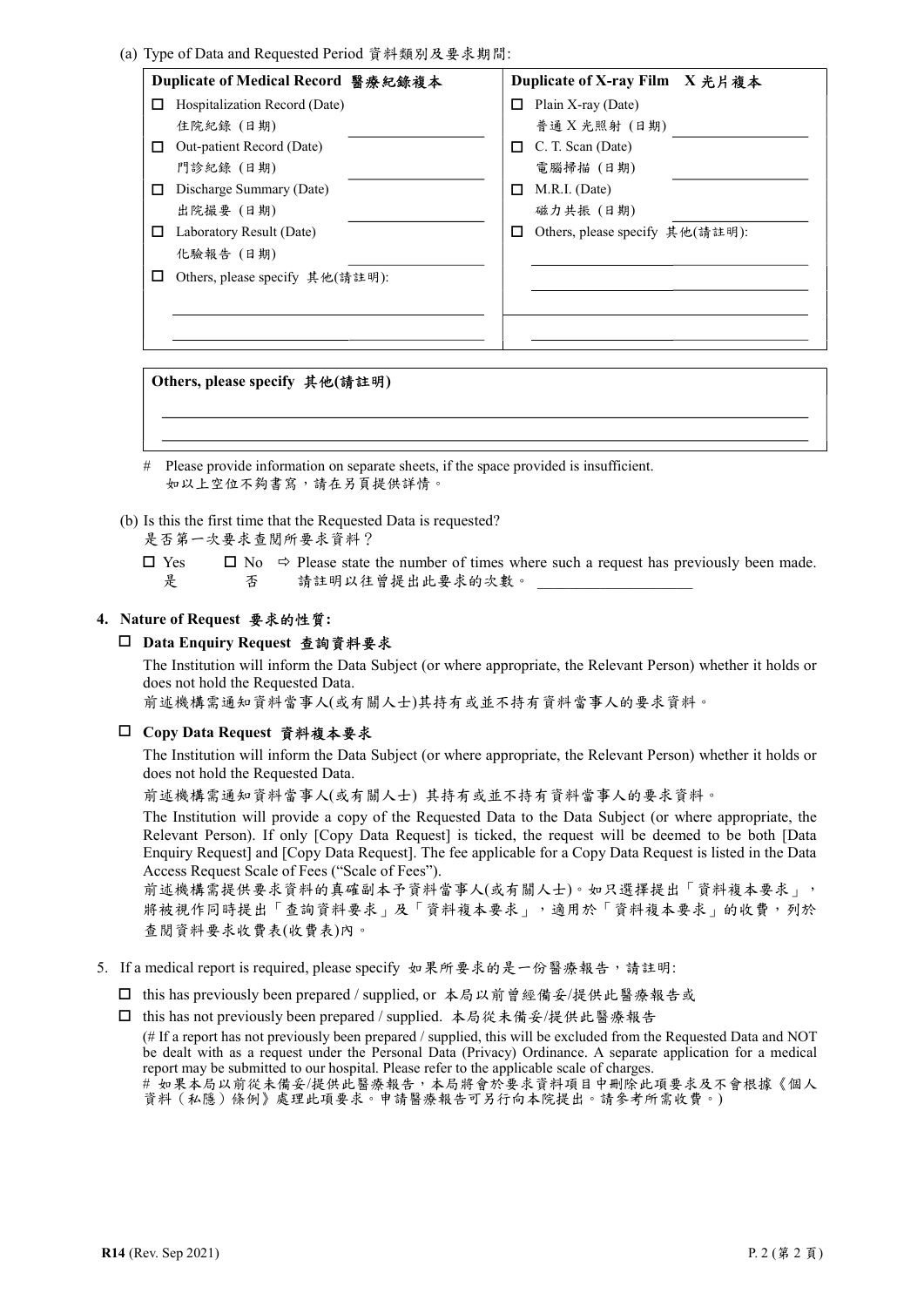#### Section II 第二部分

(To be completed if a relevant person applies for access on behalf of the data subject referred to in Section I) (如果本申請乃由有關人士代表第一部分所註明的資料當事人提出,則須填寫此部分)

### 1. Details of the Relevant Person 有關人士詳情:

| $(a)$ Name:          |                                  |                                           | $\lambda$                                                                                                                                                                                                                                                                                                            |
|----------------------|----------------------------------|-------------------------------------------|----------------------------------------------------------------------------------------------------------------------------------------------------------------------------------------------------------------------------------------------------------------------------------------------------------------------|
| 姓名<br>$(b)$ Sex:     |                                  | English 英文姓名<br>$\Box$ Male $\Box$ Female | Chinese 中文姓名                                                                                                                                                                                                                                                                                                         |
| 性別                   | 男                                | 女                                         |                                                                                                                                                                                                                                                                                                                      |
| (c)                  | $\Box$ HKID Card No.<br>香港身份證號碼: |                                           | $\Box$ Passport No.<br>護照號碼:                                                                                                                                                                                                                                                                                         |
| (d)<br>地址            |                                  | Address:                                  |                                                                                                                                                                                                                                                                                                                      |
|                      | 日間聯絡電話號碼                         | (e) Daytime Telephone No.:                | (f) Any other contact number(s):<br>其他聯絡電話號碼                                                                                                                                                                                                                                                                         |
| #                    |                                  | when submitting this DAR.                 | Please produce in person the original or provide a true copy of the HKID Card / Passport of the Relevant Person<br>在向本院提交本「查閲資料要求」表格時,請親身出示有關人士的香港身份證 / 護照正本或提交真確副本。                                                                                                                                                 |
|                      |                                  | 有關人士與資料當事人的關係必須是下列其中一項:                   | 2. Relationship between the Relevant Person and the Data Subject, which can be:                                                                                                                                                                                                                                      |
| <b>EITHER</b><br>請選擇 |                                  |                                           | $\Box$ (a) The Relevant Person has parental responsibility for the Data Subject who is under age 18;<br>資料當事人年齡未滿十八歲,而有關人士對資料當事人有父母責任;                                                                                                                                                                               |
| <b>OR</b><br>或       |                                  |                                           | $\Box$ (b) The Relevant Person has been duly authorised by the Data Subject to submit this DAR and<br>to collect all Requested Data on behalf of the Data Subject;<br>有關人士獲資料當事人授權提交本「查閱資料要求」,以及代其領取要求資料;                                                                                                            |
| <b>OR</b><br>或       | $\Box$                           |                                           | (c) The Data Subject is incapable of managing his own affairs and the Relevant Person has been<br>appointed by a court to manage the affairs of the Data Subject;<br>資料當事人無能力管理本身事務,有關人士獲法院任命管理資料當事人的事務;                                                                                                             |
| <b>OR</b><br>或       |                                  | Ordinance and the Relevant Person is:     | (d) The Data Subject is mentally incapacitated within the meaning of the Mental Health<br>資料當事人屬《精神健康條例》所指的精神上無行為能力的人,以及有關人士為:                                                                                                                                                                                       |
|                      |                                  | □<br>為資料當事人的監護人;                          | appointed as a guardian of the Data Subject by a court, magistrate or the Guardianship<br>Board under section 44A, 59O or 59Q of the Mental Health Ordinance;<br>經由法院、裁判官或監護委員會就《精神健康條例》第44A、59O 或59Q 條委任                                                                                                            |
|                      |                                  | $\Box$<br>監護;                             | the Director of Social Welfare who, pursuant to section 44B(2A) or 59T(1) of the<br>Mental Health Ordinance, is vested the guardianship of the Data Subject;<br>社會福利署署長就《精神健康條例》第 44B(2A)或 59T(1)條獲轉歸資料當事人的                                                                                                          |
|                      |                                  | □                                         | the Director of Social Welfare or a person approved by the Guardianship Board who,<br>pursuant to section $44B(2B)$ or $59T(2)$ of the Mental Health Ordinance is authorised to<br>perform the functions of a guardian for the Data Subject.<br>社會福利署署長或監護委員會認可的人士,根據《精神健康條例》第 44B(2B)或<br>59T(2)條獲授權執行資料當事人的監護人的職能。 |
|                      |                                  |                                           | If the box in $2(d)$ is ticked, state the date when the Relevant Person was appointed a guardian / was vested the<br>guardianship / was authorised to perform the functions of a guardian: $\frac{\pi}{2}$ / $\frac{\pi}{2}$ (dd/mm/yyyy)<br>如選擇 2(d)項,請提供有關人士被委任監護人/獲轉歸監護/獲授權執行監護人職能的日期:                            |

Is the appointment / vesting / authority to perform under  $2(d)$  still subsisting?  $\Box$  Yes 上述 2(d)項的委任/轉歸/授權執行是否仍然有效: 是  $\Box$  No 否

# Please also provide a true copy of the documentary evidence to support the relationship between the Relevant Person and the Data Subject.

請一併提供能證明有關人士與資料當事人之間關係的證明文件真確副本。